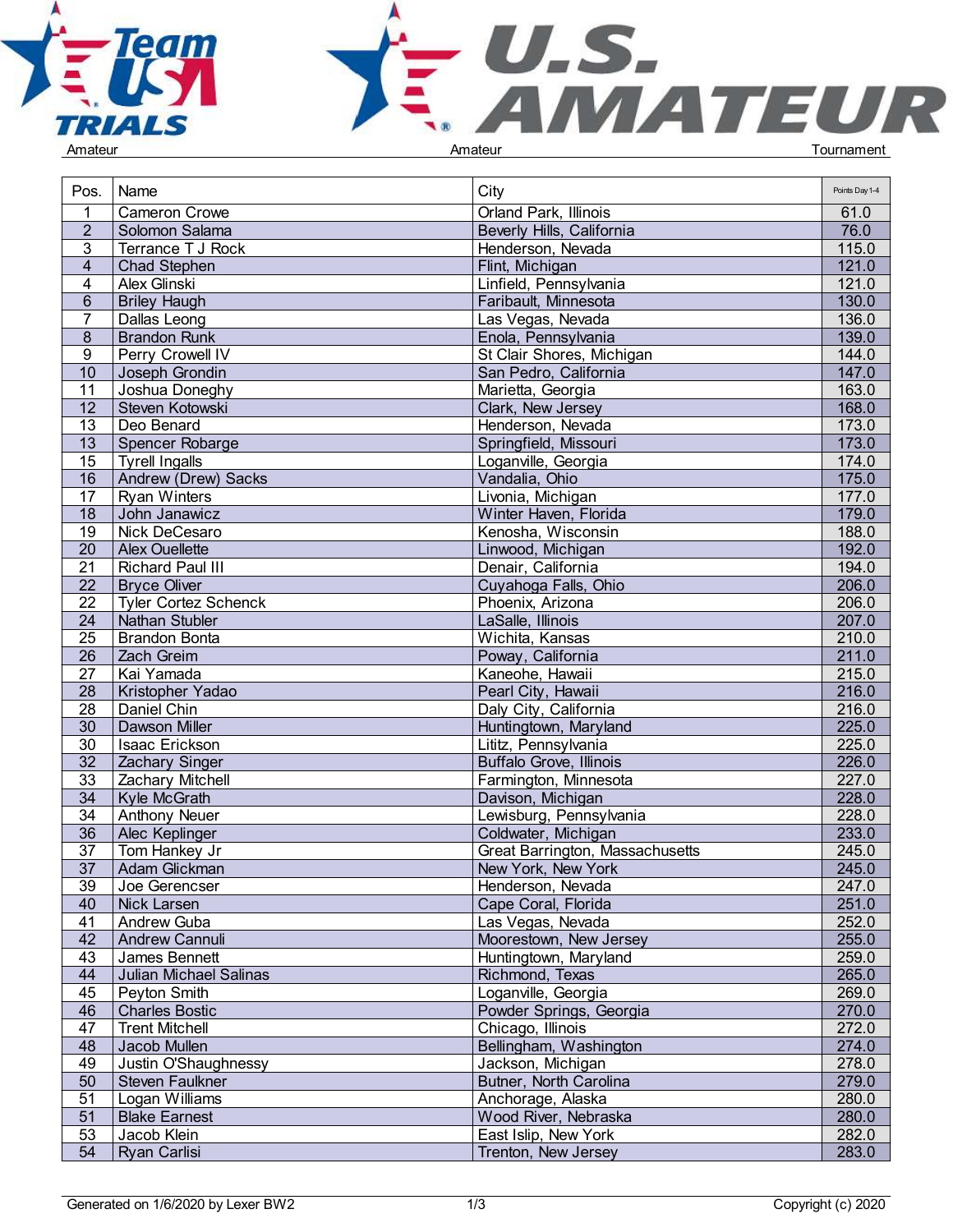



| Pos.            | Name                     | City                           | Points Day 1-4 |
|-----------------|--------------------------|--------------------------------|----------------|
| 55              | <b>Patrick Phillips</b>  | Roseboro, North Carolina       | 288.0          |
| $\overline{55}$ | Ronnie Fujita            | El Sobrante, California        | 288.0          |
| 57              | <b>Brandon Dodge</b>     | Cedar Falls, Iowa              | 290.0          |
| 58              | Joey Ocello              | Neptune, New Jersey            | 291.0          |
| 59              | <b>Daniel Hall</b>       | Slaton, Texas                  | 292.0          |
| 60              | Dean Vargo               | Willowwick, Ohio               | 296.0          |
| 61              | <b>Timothy Gruendler</b> | St. Louis, Missouri            | 301.0          |
| 62              | Cody Johnston            | Sandusky, Michigan             | 302.0          |
| 62              | Darwin Wimer             | Mesquite, Nevada               | 302.0          |
| 64              | <b>Kyle Andrews</b>      | Vista, California              | 305.0          |
| 65              | Daniel Hong              | Fullerton, California          | 311.0          |
| 65              |                          |                                | 311.0          |
|                 | Jalen Mosley             | Cincinnati, Ohio               |                |
| 67              | <b>Brent Boho</b>        | Colgate, Wisconsin             | 325.0          |
| 68              | <b>Devin Flowers</b>     | Rosedale, New York             | 327.0          |
| 69              | <b>Grant Oehler</b>      | Carmel, Indiana                | 336.0          |
| 69              | Maxwell Roers            | Maple Grove, Minnesota         | 336.0          |
| 71              | <b>Randal Dunbar</b>     | Milford, Massachusetts         | 341.0          |
| 72              | <b>Kerry Martinez</b>    | Chandler, Arizona              | 347.0          |
| 72              | Jordan Monnens           | Ham Lake, Minnesota            | 347.0          |
| 74              | Ashton Yamasaki          | Portland, Oregon               | 353.0          |
| 75              | Dakota Solonka           | Indianapolis, Indiana          | 354.0          |
| 76              | John Nicholas Sommer     | Roscoe, Illinois               | 357.0          |
| 76              | Leoj Chin                | Montclair, California          | 357.0          |
| 78              | Matteo Cittadino         | Fairport, New York             | 358.0          |
| 79              | Anthony Schanen          | Glendale, California           | 361.0          |
| 80              | Duncan Whitaker          | Poulsbo, Washington            | 363.0          |
| 80              | Jacob Frazier            | Vancouver, Washington          | 363.0          |
| 82              | <b>Gabriel Alvarez</b>   | Wichita, Kansas                | 368.0          |
| 83              | <b>Brett Lloyd</b>       | Knightdale, North Carolina     | 375.0          |
| 84              | <b>Dylan Kelley</b>      | Shelby TWP, Michigan           | 376.0          |
| 85              | Killian Kilpatrick       | Erie, Pennsylvania             | 377.0          |
| 85              | Ian Dohan                | Tampa, Florida                 | 377.0          |
| 87              | <b>Brandon Brown</b>     | Ham Lake, Minnesota            | 381.0          |
| 87              | <b>Cerell Cardines</b>   | Las Vegas, Nevada              | 381.0          |
| 89              | <b>Blake Martin</b>      | Oakdale, Minnesota             | 385.0          |
| 90              | Ryan Lee                 | Tempe, Arizona                 | 389.0          |
| 91              | Jake Brett               | Kapolei, Hawaii                | 391.0          |
| 92              | <b>Thomas McNeal</b>     | Snohomish, Washington          | 395.0          |
| 93              | Cotie Holbek             | Burlington, Wisconsin          | 396.0          |
| 94              | Michael Harmon Jr        | Rockledge, Florida             | 399.0          |
| 95              | Jacob Dunnum             | La Crosse, Wisconsin           | 400.0          |
| 96              | <b>Tyler Trombetta</b>   | Highland, Indiana              | 406.0          |
| 97              | Avery Wolf               | <b>Highland Park, Illinois</b> | 409.0          |
| 98              | Zack Denton              | Waverly, Iowa                  | 412.0          |
| 99              | <b>Brandon Kreiner</b>   | Davison, Michigan              | 413.0          |
| 99              | Silas Lira               | Tampa, Florida                 | 413.0          |
| 101             | Josh Kennedy             | Blaine, Minnesota              | 427.0          |
|                 |                          |                                | 429.0          |
| 102             | Angelo Biondo            | Cuyahoga Falls, Ohio           |                |
| 103             | <b>Austin Schultz</b>    | Valparaiso, Indiana            | 438.0          |
| 104             | CJ Petrin                | Chattanooga, Tennessee         | 439.0          |
| 105             | Cody Larson              | Coon Rapids, Minnesota         | 441.0          |
| 106             | <b>Kirk Mowl</b>         | Ormond Beach, Florida          | 442.0          |
| 107             | Chase Fernandez          | Pearl City, Hawaii             | 447.0          |
| 108             | Lamaki Welch             | Ontario, California            | 449.0          |